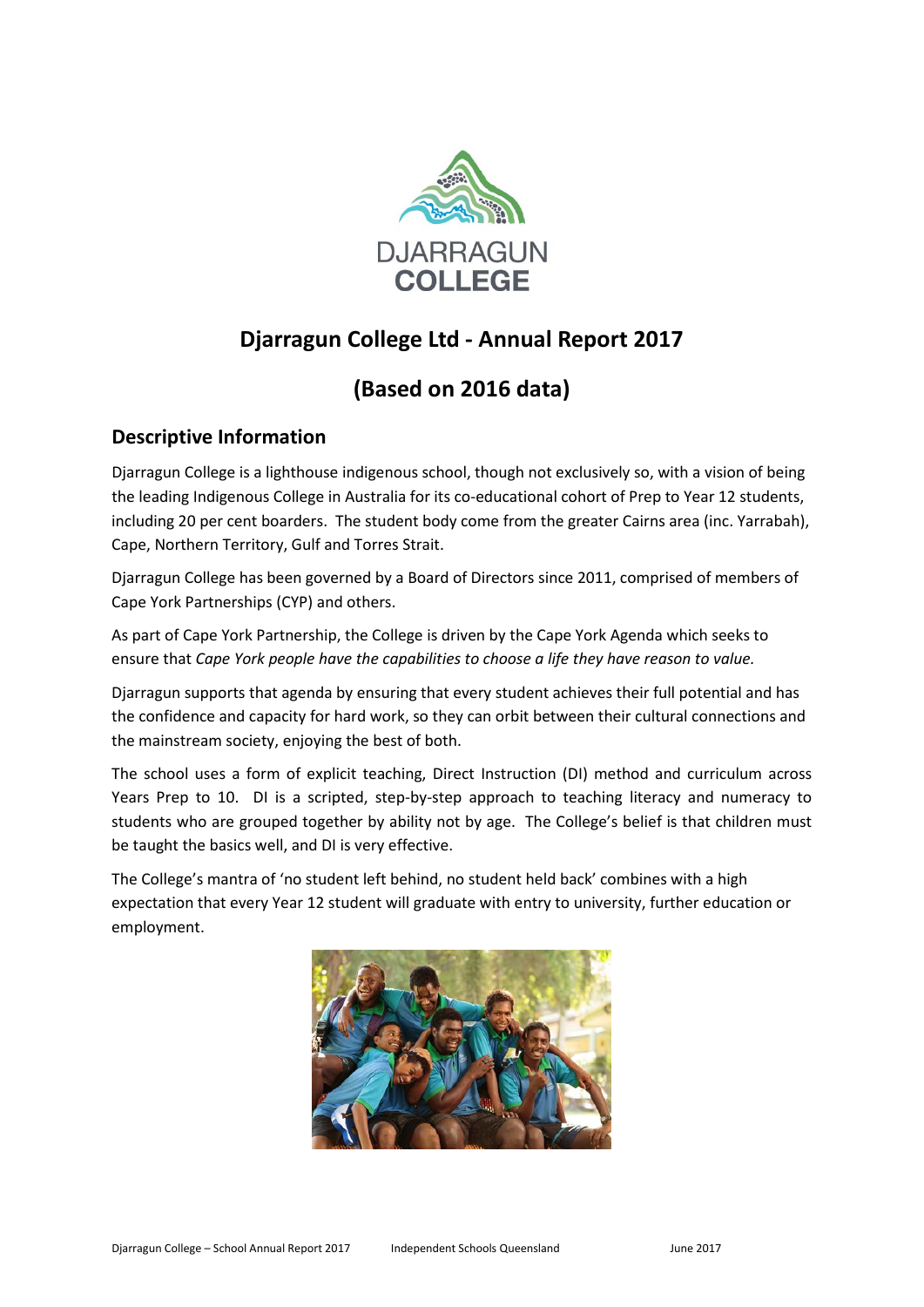#### **School Sector:**

Independent

#### **School's Address:**

1 Maher Road, Gordonvale, Cairns 4865

#### **Total Enrolments:**

As at the end of 2016, the total enrolments were 294 students. The average enrolment for the whole of 2016 was 331 students.

#### **Year Levels Offered:**

Prep to Year 12

#### **Co-educational or Single Sex:**

Co-educational

#### **Characteristics of the Student Body:**

98% of students attending Djarragun College are indigenous. The majority of the student body comes from Yarrabah, Gordonvale and the greater Cairns area. These students are transported by bus to school daily.

The Year 7 to 12 boarders mostly come from indigenous communities in Cape York, Northern Territory, Gulf and the Torres Strait Islands. By the end of the year we had 58 boarders in total.

#### **Distinctive Curriculum Offerings:**

With the securement of funding from IAS, the college continued the delivery of a cultural education program, which encourages student attendance and participation through the delivery of cultural programs including Indigenous dance, art and music lessons and performances.

The funding also allowed the College to deliver a Strength and Conditioning (S&C) and Fitness program including its alignment to the national HPE curriculum across Years  $7 - 10$ . Under this program, 26 students represented the College at the District and Regional Athletics Trials, which resulted in two senior students attending the State Track Championships in Brisbane. Miah Martin finished a credible 6th place in the U15 100m semi-final and his older brother, Zephy Martin ran a place in each of his heats and the semi-final of the U16 100 $m$  to secure 4<sup>th</sup> place in the final.

For the first time in 2 years the College held an Athletics Carnival for both Primary and Secondary schools. A Cross Country carnival was also held across both schools; the College sent a 5 person representative team of boys and girls of every age group to the District U10 to Opens carnival. Swimming carnivals and inter house sports days were also held at the College this year.

The College continued formal careers guidance lessons for senior students and intervention as necessary to ensure post school options were identified and access were optimised. These lessons assisted senior students with subject selection, resume writing, QTAC applications and QCE monitoring as well as organising work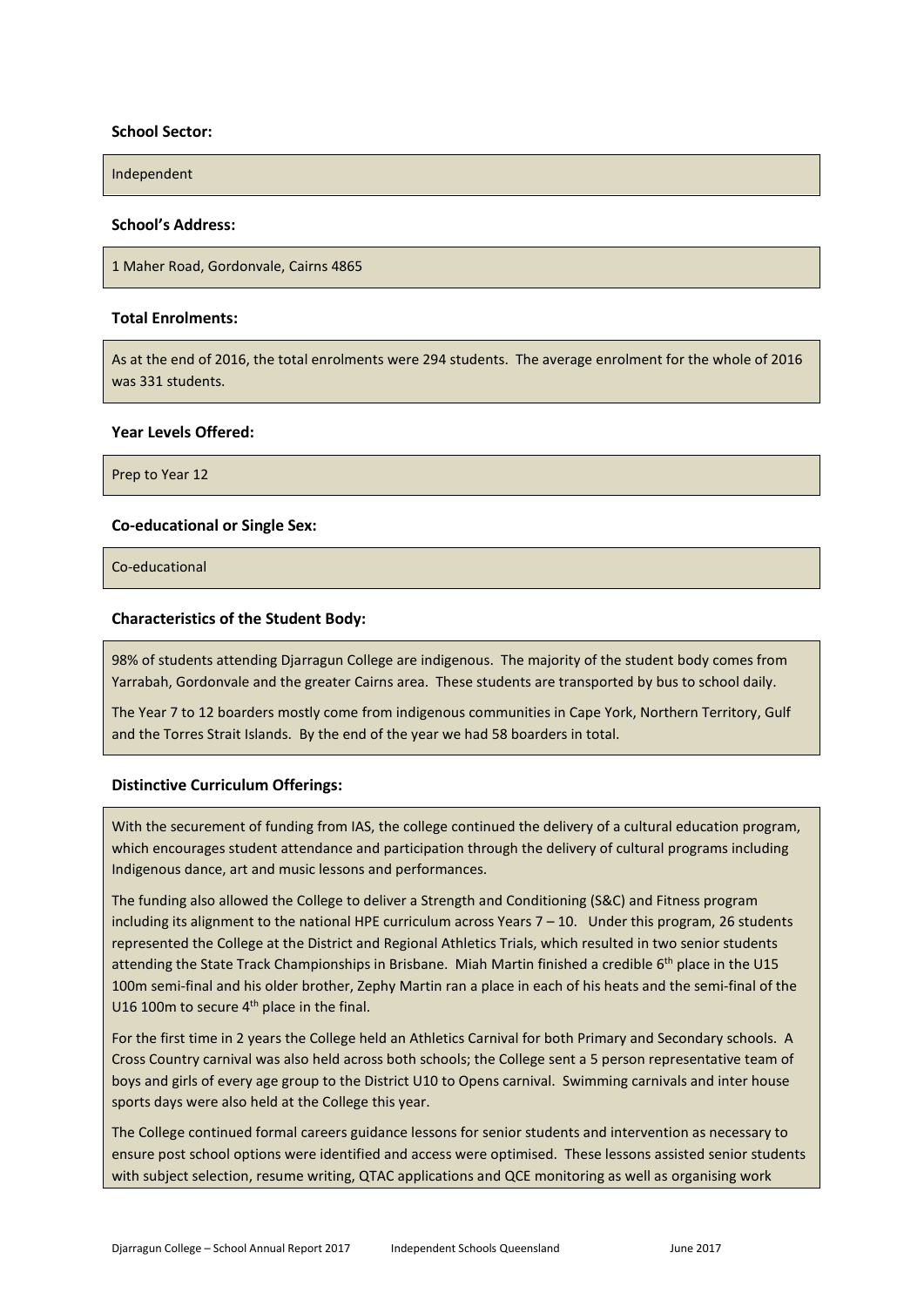experience and arranging guest speakers regarding post-school pathways. In Semester 2, students attended work experience at a local sugar mill and 2 Year 12 students were selected to go further afield to Weipa for work experience with Rio Tinto. 10 students obtained with White Cards, for working within the construction industry.

Senior students were offered VET courses throughout 2016 of Cert II Automotive, Cert II Engineering, Cert II in Aboriginal and/or Torres Strait Islander Primary Health Care. This year, upper secondary students were encouraged to 'try a trade' for an afternoon in subjects such as hairdressing and construction.

#### Years P-6 Curriculum

Direct Instruction (DI) with its standardised, rigorous approach to literacy and numeracy lessons and regular testing have proven to be effective in reaching students who are failed by conventional classrooms, particularly in the primary sub-school. DI accelerates student learning and closes the education gap for students who have fallen behind.

The DI curriculum, in the Primary sub-School, is complemented by grade level teaching of the Australian Curriculum (Science, The Arts, Technology and HPE). Students also have a weekly library lesson.

Djarragun's belief that students must be taught the basics well, and DI has proved to be the best way to do it.

#### Years 7-10 Curriculum

In Middle Secondary (Year 7-Year 10) students are allocated to classes based on their literacy and numeracy learning needs. Students who are at benchmarks are engaged in teacher developed curriculum in English, Mathematics, Science and Humanities aligned to Australian Curriculum.

Students not yet at age appropriate literacy and numeracy benchmarks engage in DI programs in Reading, Writing, Comprehension and Mathematics. All students in Years 7-10 participate in a range of electives in The Arts and Technology. HPE is delivered by a specialist HPE Teacher.

### Years 11-12 Curriculum

Prior to commencing in the senior school, students received careers and guidance counselling to determine their interests and prior knowledge of the world of work. The careers and guidance session helped students develop skills to identify options and opportunities for young people and also how to progress in the workplace over time. Parents and families were welcomed to join the discussions around careers and guidance for the senior student. Students also completed academic placement testing and previous school results are reviewed, before discussions are held with students and their families about our two / three pathways: OP tertiary entrance, QCE Attainment and Vocational Education & Training (VET) pathways.

### **Extra-curricular Activities:**

The aim of all extra-curricular activities was to encourage students to attend school regularly, improve academic achievement and demonstrate a positive attitude in all aspects of their life.

Culture Day – as in previous years, in Term 3 we were joined by Year 9 students from Loreto Normanhurst Girls School and celebrated together with a whole day of cultural activities. Students rotated around activities such as boomerang painting, baking damper, storytelling, face painting, song and dance. Lunch was served to all our students and visitors and the day concluded with a variety of performances from both school in an assembly.

Anzac Day – Djarragun College supported the Gordonvale Anzac memorial service. Our students marched in the parade, placed a wreath and spoke at the ceremony. A special assembly was also held at school.

Camps – Students from various year groups attended the Djarragun Wilderness Centre for scheduled camps. This year a special camps were also held for Boarding students.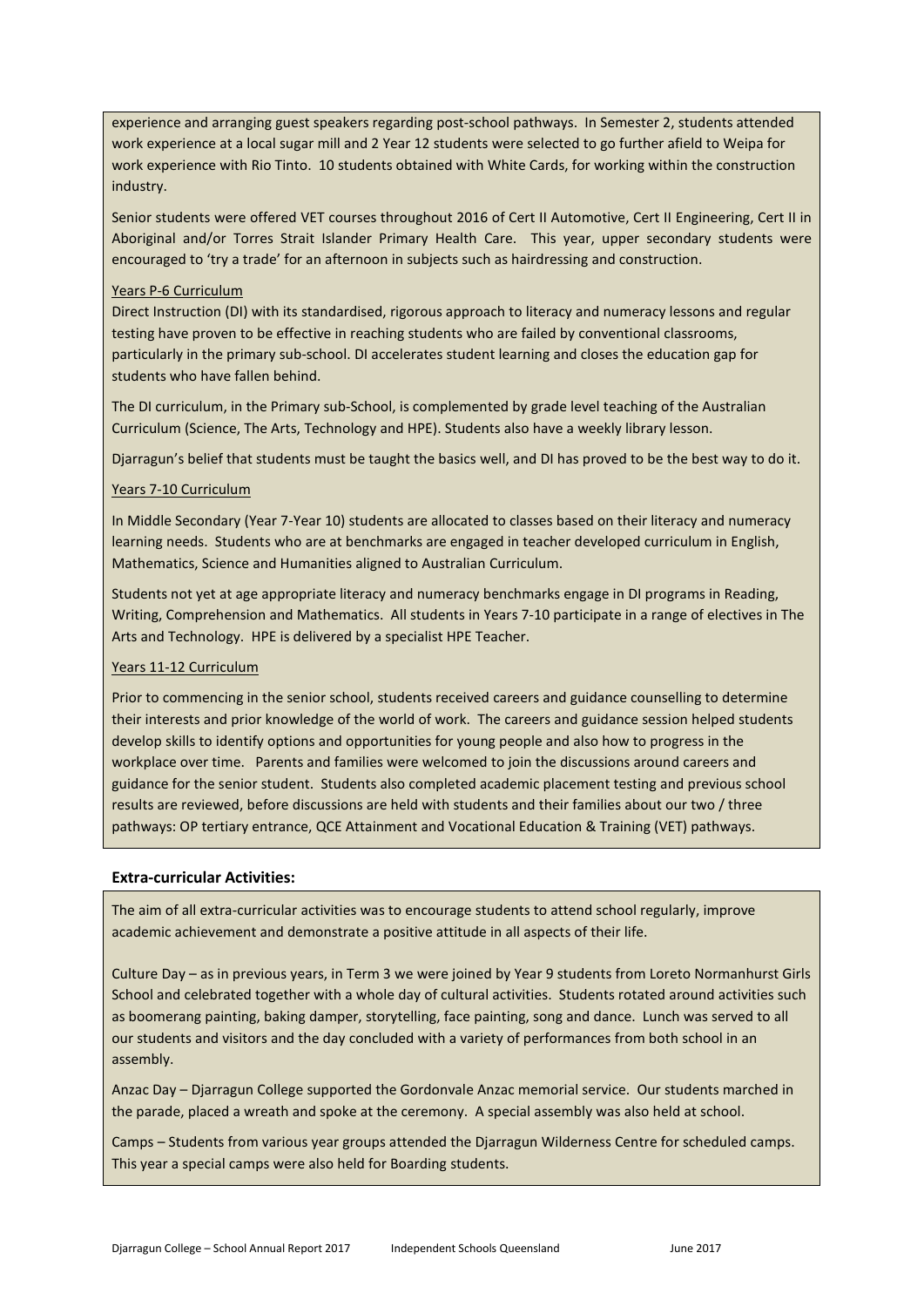Musical workshops – the College was privileged to be visited by the Queensland Symphony Orchestra who played for and conducted musical workshops with students from various year groups. We were also privileged to have local musician Gary Creek provide weekly training on how to play the digeridoo to Secondary students during Semester 2.

Dance Performances – both Aboriginal and Torres Strait Island dancers performed at a variety of events, the most memorable being the Cairns Show and the Pyramid race.

Sports – as well as our usual sporting activities where specialised training and mentoring is offered for students in Rugby League, AFL, Volleyball and Basketball, in 2016 students were also offered the opportunity to join in a Primary and Secondary swimming gala. The majority of these activities ran at the end of the school day, however mentoring occurred throughout the day with coaches visiting classes and discussing student progress with individuals. Towards the end of 2016, our Djarragun College boys rugby team got to play against local sides at Gordonvale High and Bentley Park. It is hoped that next year a girl's rugby team against local schools can also be set up.

Arts – an art exhibition showcasing works from various year groups was held at the College in Semester 2. Parents and community were invited to attend, there was a huge turn-out. Hospitality students served beverages to our visitors whilst they viewed the displays and some of the College's student musicians played in the background.

Talks and visits – various visits to the College were made by the Indigenous Defence Force recruitment team. The local forensic crash team also gave a talk to senior students. Seniors visited CQU to experience university life.

Chapel – our school had a chaplain. An area was set aside for spiritual development. Boarding students attended chapel regularly. Visitors from local churches and youth groups were invited to these sessions. During Semester 2, Chapel was also held for years 7-12 once a week during school hours, for those that wished to attend.

Boarding Excursions – Our students participated in weekend excursions. These included AFL training with local coordinators Pyramid Power, NRL games, supporting local basketball team the Taipans, fishing trips, trips to the cinema, beach and bowling, volleyball games on the Esplanade, trips to Lake Eacham and Harvey's Creek, gardening club and hairdressing and make-up activity sessions for our female boarders.

### **Social Climate:**

The school's Responsible Behavior Plan for Students required students to be respectful, responsible and safe. From a school perspective our enrolment policy was relaxed in 2016. A Transition class commenced in the second part of the year in Yarrabah. The school continued to implement a zero tolerance approach to bullying or violent behaviour with serious consequences (including cancellation of enrolment) for those in breach.

As with previous years, the Child Protection Policy was reviewed and professional development sessions held for all staff at the commencement of the year.

Values Education operated for most of the year – 20 minutes each morning. This program involved the explicit teaching of the values needed to be a good citizen and a productive learner. The Values Education time was used to build relationships and promote positive, productive behaviours. It was also a time used for form teachers to assess the immediate wellbeing of students.

The Student Services team provided additional pastoral care and liaised with agencies to provide additional support. Agencies included Wuchopperen, Qld Sexual Health and Transition Support Officers.

General assemblies provided a venue for academic, sporting and behaviour awards to be distributed. A special anti-bullying assembly was also held for all students.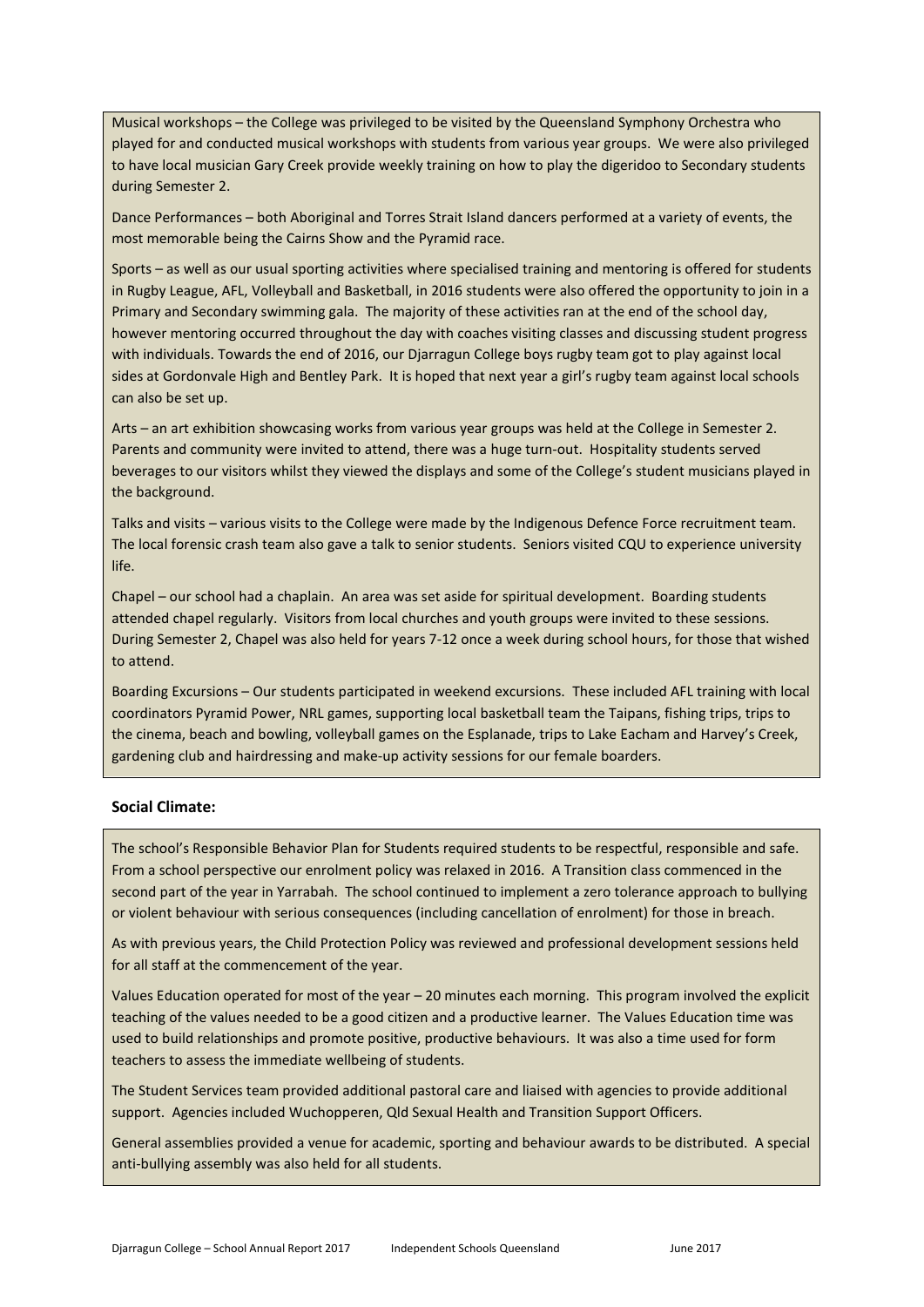Towards the second part of the year, extensive work commenced on the school's D Health facility (which is due to open Term 1 2017). This is to be a purpose built facility, fully integrated within the school that offers students health and wellbeing support, including medical, psychological and social support. Staff were involved from the beginning stages; meetings were held with staff towards the end of the year to gain input into the details of the proposal and create a workable framework.

#### **Parental Involvement:**

The school continued to develop a culture of celebrating success. Presentation Day was the biggest event of the year involving the greatest parent turn out.

Parents attended the Year 12 Graduation Ceremony at the end of the year.

Parents are also invited to attend sporting events such as galas and carnivals.

At present, the College does not have a parent committee.

Four report cards were produced throughout the year. Parent interviews were held twice in the year in Yarrabah and at the school campus, to yield maximum turn out of parents.

Community Newsletters were distributed to day students regularly, while the boarding newsletter was sent to all boarding families and community and council offices across the Cape and Torres Strait.

The College commenced a Facebook page to relay news to parents, we hope to build upon this format of communication during 2017.

We provided accommodation and meals to boarding families who came to settle their children into school. This proved to be a very effective way to support boarding students.

#### **Parent, Teacher and Student Satisfaction with the School**

Parent Satisfaction Survey 2016

As part of the parent/teacher interview process, attending parents were asked to complete a one page survey; 22 responses were received. The comments were very positive; parents were very pleased with the quality of the College's teachers and pastoral care and were generally pleased with the subjects and teaching at the College, and school services (including bus transport and communication).

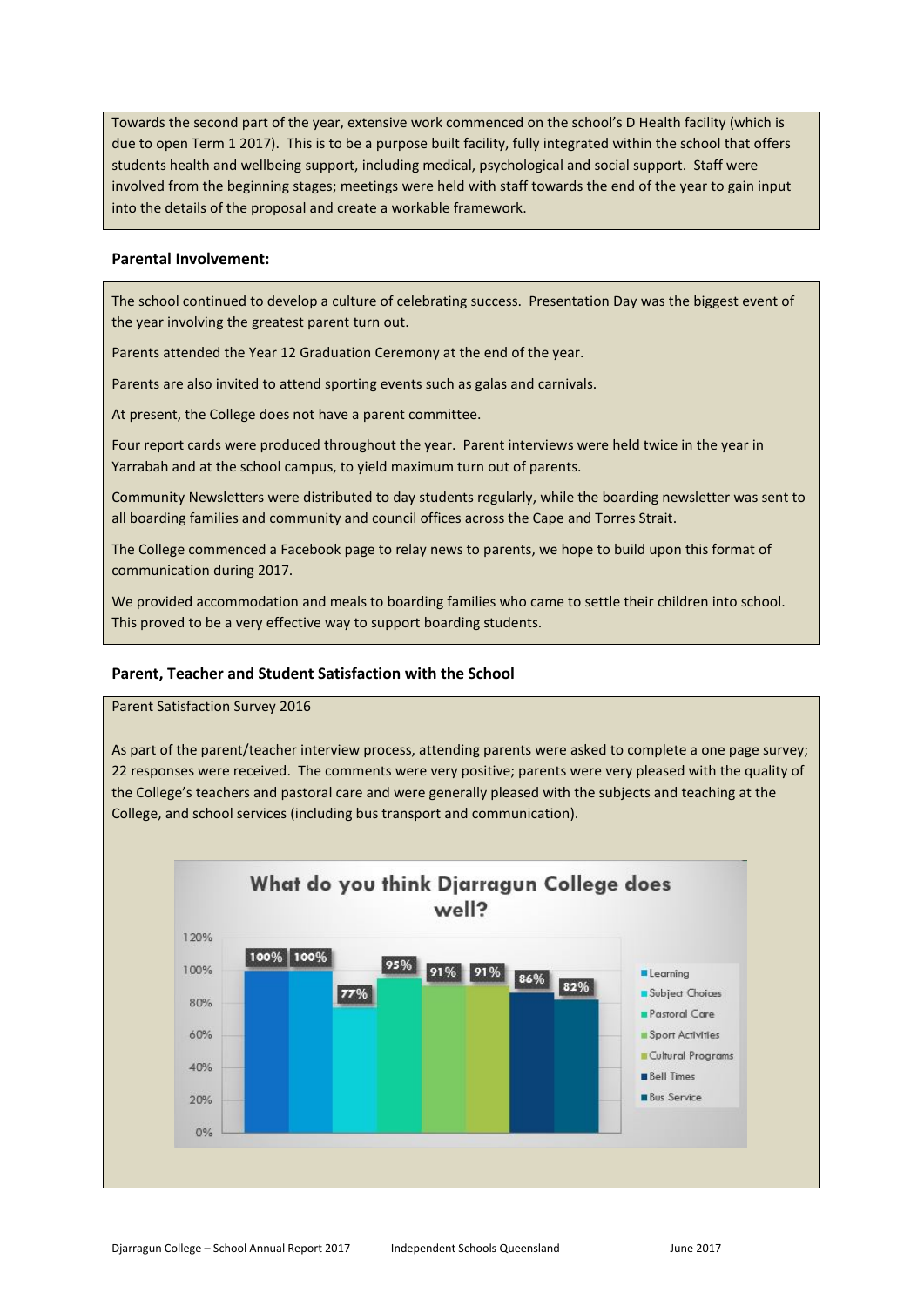

A paper-based survey was conducted for Primary students Years 4-6. 26 students participated. The results reflect, unsurprisingly for the age group, how students like their friends, sports and swimming the best. Overall, there is a high to moderate satisfaction with their teacher and school subjects, one student even noted they like how we have rules in school. Similarly, they note that they would like more 'fun' activities such as sports, the playground and excursions (for example a trampoline in the playground, pizza for lunch and having lessons outside in the sun).

An online survey was conducted for students in Years 7-12. 73 students participated in this online survey.

More than 70% of students were extremely or very happy at school. As with their younger counter-parts, students in Secondary prefer subjects like Art and HPE (sports), however it is encouraging to note that English and Maths were their next choices. When asked why they liked these subjects the most, responses varied but being good at the subject and doing fun things in class came out on top. A fairly large percentage of the cohort had considered subjects that are 'useful when I finish school' in their choices.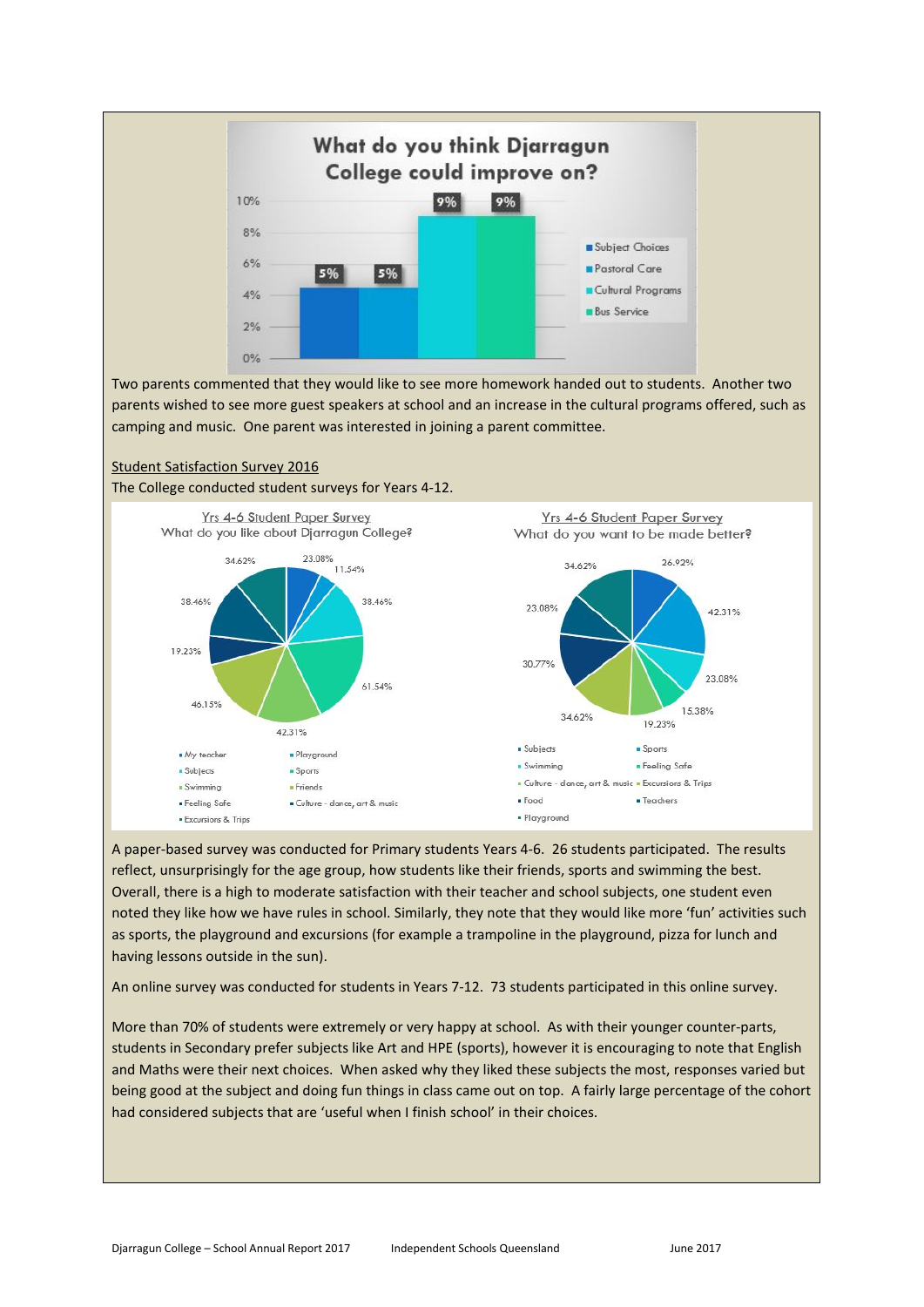



#### Staff Satisfaction Survey 2016

Towards the end of 2016, our parent group, Cape York Partnership, conducted an all staff online survey for all branches of CYP. 61 College staff participated in the survey. There was a mix of staff at the College who had been here for longer than 2 years, through to new staff who had been working at the College for less than 6 months; there was no strong trend in this regard. The results of the College staff survey showed that 70% of staff were satisfied or very satisfied with their professional expertise at the school, with the same number stating that they felt they received the support they needed to do their job. HR did undertake some role clarity for staff during 2016, the results of this survey show this must have been well received as nearly 90% of staff agreed that they had a clear understanding of their role at the College.

Over 90% of staff stated that their work gave them a sense of personal satisfaction. The survey also showed a strong commitment to the school and its students by staff.

Areas that could be improved upon were staff professional development and a clear understanding of the strategic direction of the College. The College will adopt the CYP policy of having professional performance reviews of all staff members during 2017 and annually thereafter.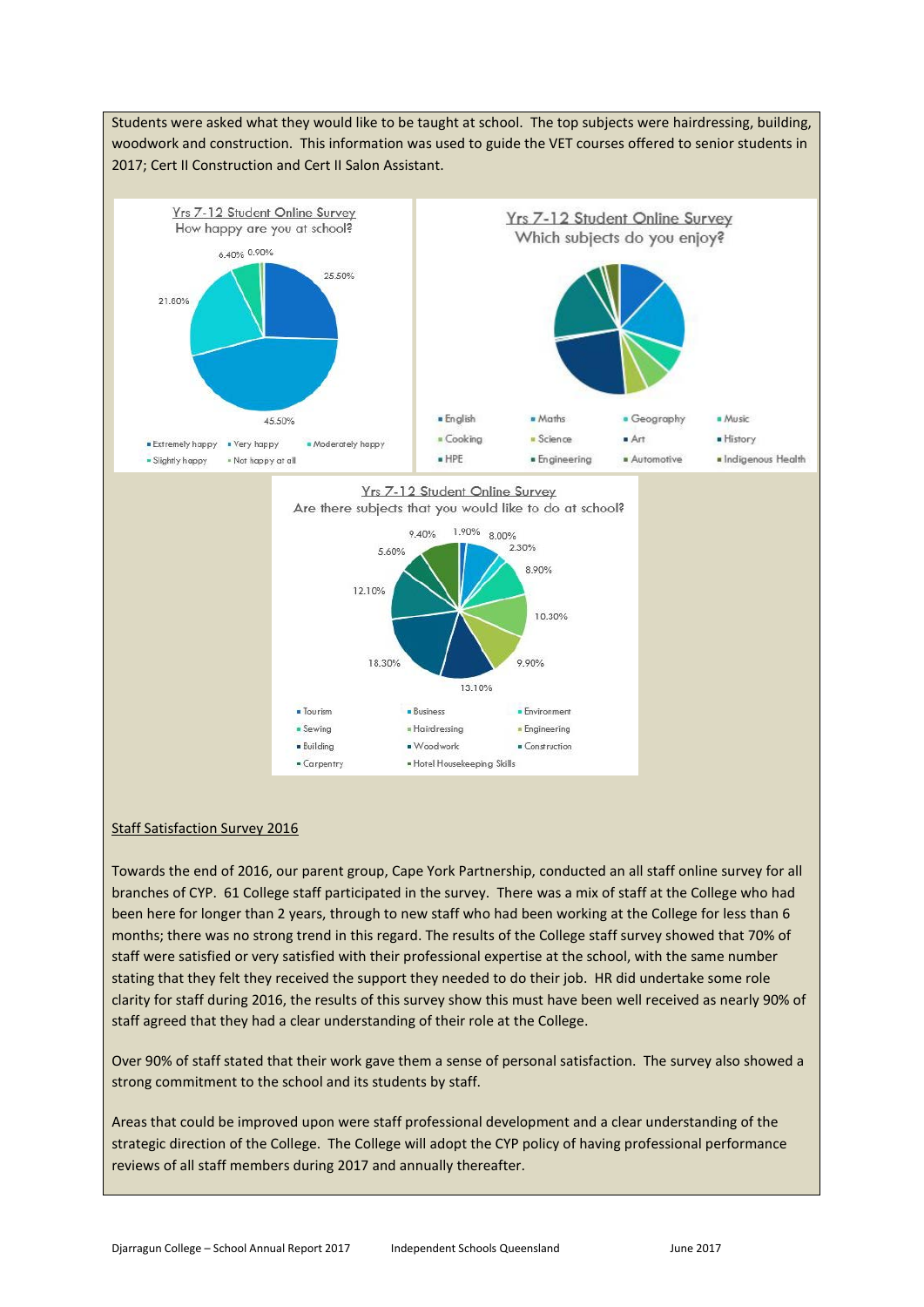

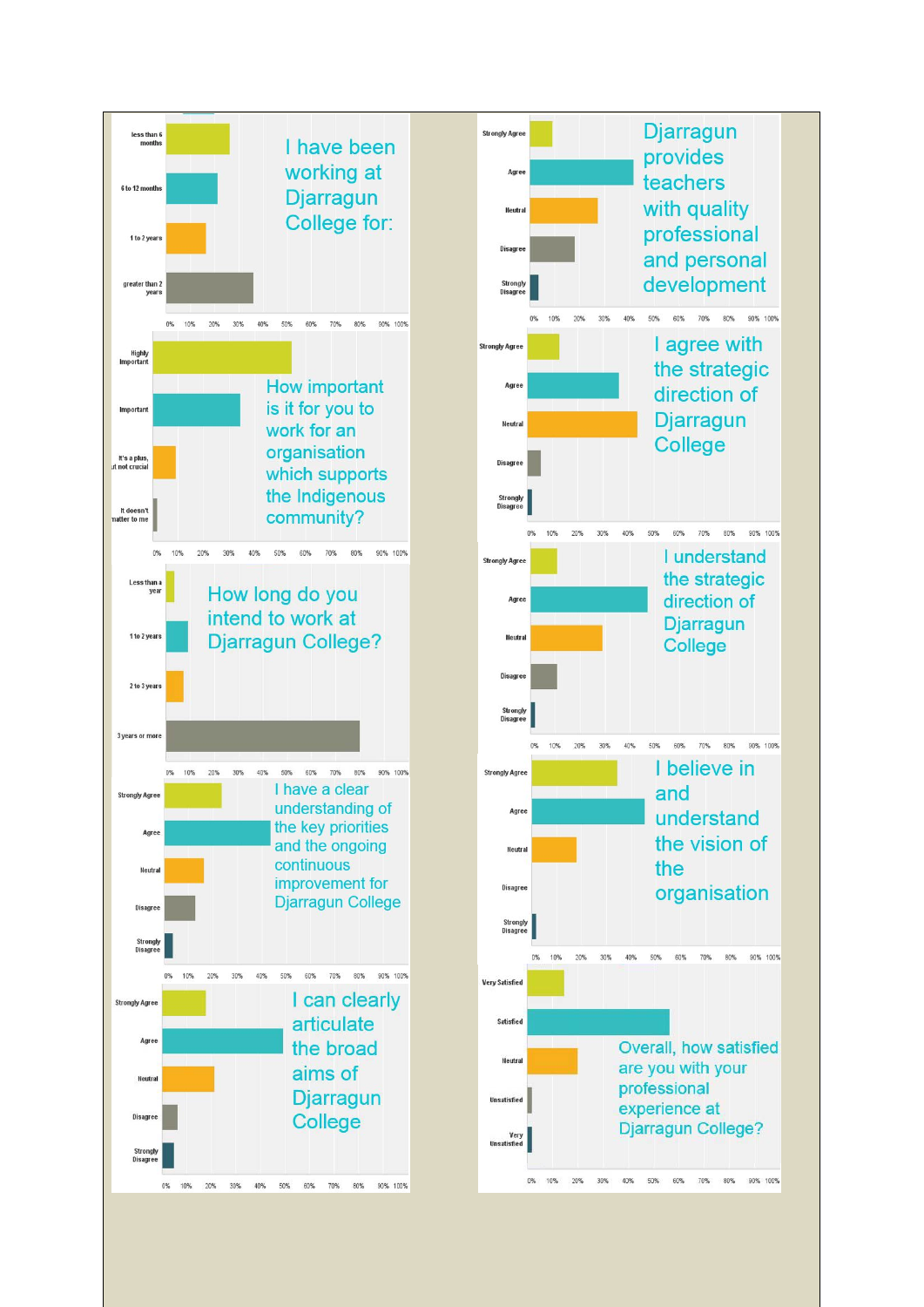#### **Contact Person for Further Information:**

The title of a school-based contact person for further information on the school and its policies

#### Title: Miss Sian Marshall, EA to Principal, Ms Kathryn Todd

#### **School Income Broken Down by Funding Source**

For information on school income and funding sources please visit the My School website <http://www.myschool.edu.au/>

# **Staffing Information**

#### **Staff Composition, Including Indigenous Staff:**

The majority of our 29 qualified teachers were all full-time in 2016. Other instructional staff include DI Tutors, Teaching Partners and Teacher Aides. Most Boarding parents are employed on a full-time basis, supplemented by casual and on-call staff members when necessary.

By the end of 2016, the College had increased staffing levels and employed a total of 102 staff (79.1 FTE). Only 6 Indigenous staff were employed by the College in 2015, this increased significantly by the end of 2016, to 33 Indigenous staff.

| Number of Staff as at<br>31 December 2016 | <b>Full Time Equivalent</b><br>(FTE) as at 31<br>December 2016 |
|-------------------------------------------|----------------------------------------------------------------|
| 29                                        | 26.5                                                           |
| 13                                        | 15.3                                                           |
| 60                                        | 37.3                                                           |
| 42                                        | 41.8                                                           |
| 33                                        | 24.4                                                           |
| 102                                       | 79.1                                                           |

#### **Qualifications of all Teachers:**

| Qualification          | Number |
|------------------------|--------|
| Doctorate or higher    |        |
| <b>Masters</b>         |        |
| <b>Bachelor Degree</b> | 29     |
| Diploma                |        |
| Certificate            |        |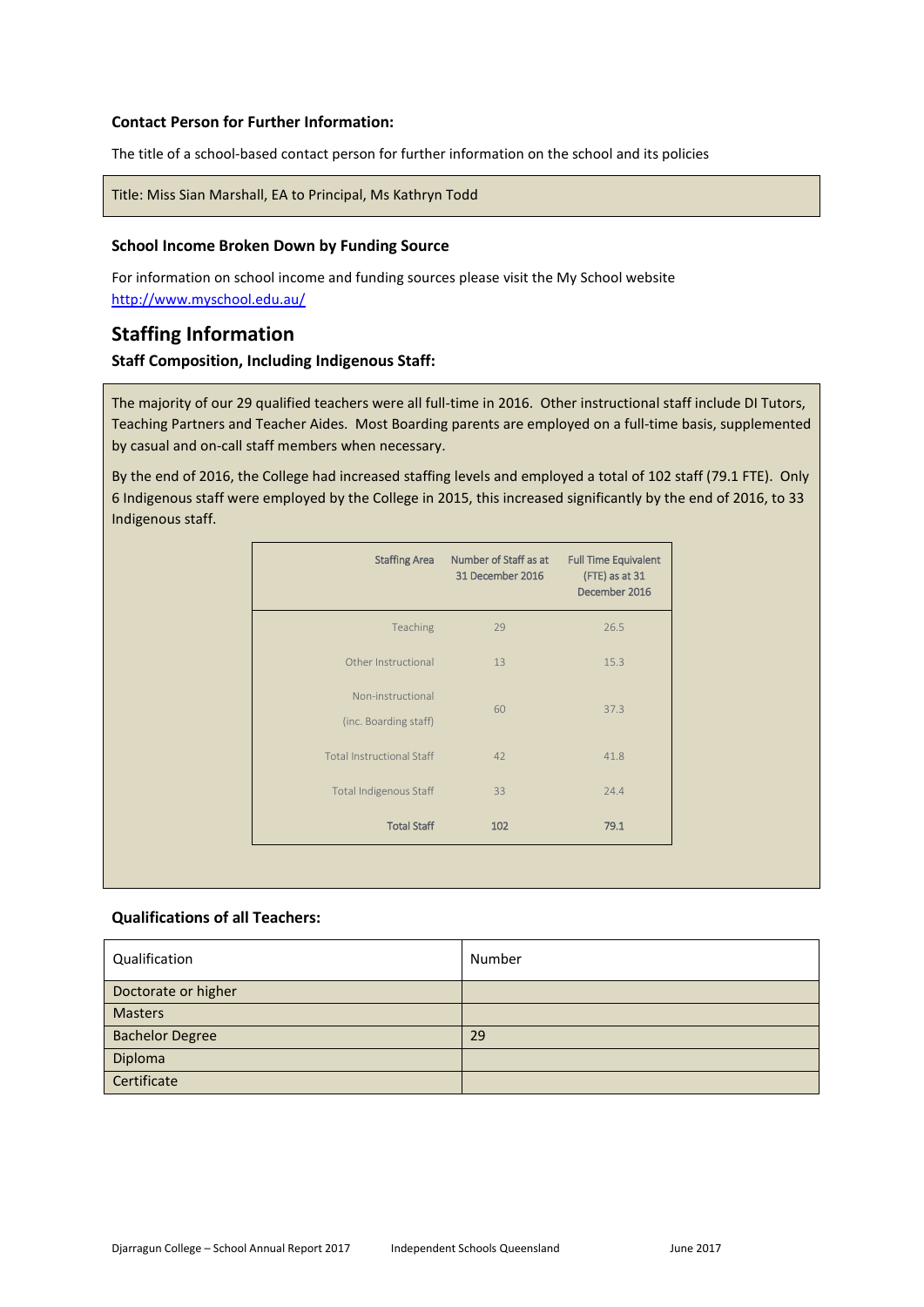# **Expenditure on and Teacher Participation in Professional Development:**

## **a) Teacher Participation in Professional Development**

| Description of PD activity                                                                                                                                     | Number of teachers participating in activity |
|----------------------------------------------------------------------------------------------------------------------------------------------------------------|----------------------------------------------|
| A total of 1 weeks in-house staff PD sessions in Term<br>1. Activities included Direct Instruction workshops,<br>First Aid & CPR, Child Safety, NVCI training. | All                                          |
| Weekly all of teacher meetings                                                                                                                                 | All                                          |
| Principal's Briefing (fortnightly)                                                                                                                             | All                                          |
| Boosting Number Sense in Junior Secondary                                                                                                                      | $\mathbf{1}$                                 |
| <b>Top Rope Climbing Guide</b>                                                                                                                                 | $\overline{2}$                               |
| <b>Bandscales ISQ Training</b>                                                                                                                                 | $6\phantom{1}6$                              |
| Youth Plus - Trauma Informed Practice (2 sessions)                                                                                                             | All                                          |
| D Health Sessions - 4 during Term 4                                                                                                                            | All                                          |
| <b>Timetabling Concepts</b>                                                                                                                                    | $\mathbf{1}$                                 |
| Learning Disabilities: Understandings, Evidence &<br>Implications                                                                                              | 1                                            |
| <b>DI Leadership Training</b>                                                                                                                                  | $\overline{2}$                               |
| <b>NCCD Orientation</b>                                                                                                                                        | $\mathbf{1}$                                 |
| ipads in the classroom                                                                                                                                         | $\mathbf{1}$                                 |
| Cairns Health & Physical Education Conference                                                                                                                  | $\overline{2}$                               |
| <b>Risk Assessments</b>                                                                                                                                        | All                                          |
| <b>Transforming Maths Education for Indigenous</b><br><b>Learners Conference</b>                                                                               | $\mathbf{1}$                                 |
| <b>Science Professional Learning Primary Connections</b><br>Workshop                                                                                           | $\mathbf{1}$                                 |
| <b>Binnacle Train the Trainer First Aid</b>                                                                                                                    | 2                                            |
| <b>Binnacle VET in Schools Conference</b>                                                                                                                      | $\mathbf{1}$                                 |
| <b>Swiftwater Rescue Operator</b>                                                                                                                              | $\mathbf{1}$                                 |
| <b>ASDAN Web Conference</b>                                                                                                                                    | $\overline{2}$                               |
| ViSC Lead the Change Conference                                                                                                                                | $\mathbf{1}$                                 |
| <b>Bronze Medallion</b>                                                                                                                                        | $\mathbf{1}$                                 |

## **b) Expenditure on Professional Development**

| <b>Total Number of Teachers</b>                                                                     | Total expenditure on teacher PD | Average expenditure on PD per<br>teacher |
|-----------------------------------------------------------------------------------------------------|---------------------------------|------------------------------------------|
| 29                                                                                                  | \$9,175.00                      | \$316                                    |
| The proportion of the teaching staff involved in professional<br>development activities during 2016 | 100%                            |                                          |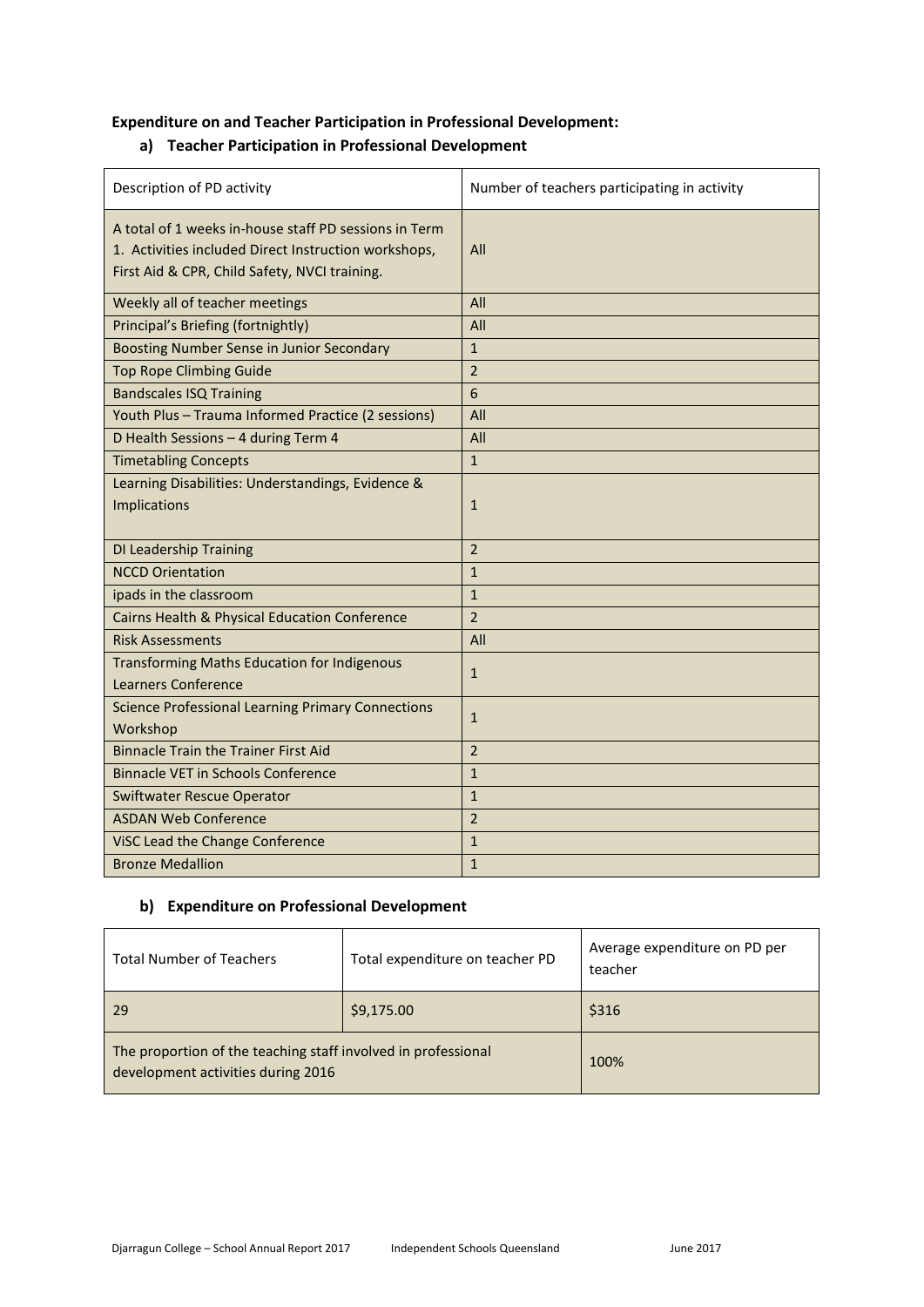# **Average staff attendance for the school, based on unplanned absences of sick and emergency leave periods of up to 5 days:**

| Number of Staff*                                                                                                         | Number of School Days | <b>Total Days Staff Absences</b> | Average Staff Attendance<br>Rate |  |  |
|--------------------------------------------------------------------------------------------------------------------------|-----------------------|----------------------------------|----------------------------------|--|--|
| 28.6                                                                                                                     | $184 (= 5,262.40)$    | 154                              | 97.1%                            |  |  |
| For permanent and temporary classroom teachers and school leaders the average staff attendance rate was<br>97.1% in 2016 |                       |                                  |                                  |  |  |

*\* Where staff means permanent and temporary classroom teachers and school leaders*

### **Proportion of teaching staff retained from the previous year:**

| Number of permanent teaching<br>Number of these staff retained in<br>the following year (to end 2016)<br>staff at end of previous year (2015) |    | % retention rate |  |  |
|-----------------------------------------------------------------------------------------------------------------------------------------------|----|------------------|--|--|
| 22                                                                                                                                            | 12 | 55%              |  |  |
| From the end of 2015, 55% of teaching staff were retained for the entire 2016 school year                                                     |    |                  |  |  |

# **Key Student Outcomes**

## **Average student attendance rate (%) for the whole school:**

The average attendance rate for the whole school as a percentage in 2016 was 58%

# **Average student attendance rate for each year level:**

| Year levels    | Average attendance rate for each year level as a<br>percentage in 2016 |
|----------------|------------------------------------------------------------------------|
| $\sf P$        | 67                                                                     |
| $\verb Y1 $    | 69                                                                     |
| Y2             | 68                                                                     |
| Y3             | 54                                                                     |
| Y4             | 61                                                                     |
| Y <sub>5</sub> | 47                                                                     |
| <b>Y6</b>      | 62                                                                     |
| Y7             | 61                                                                     |
| <b>Y8</b>      | 61                                                                     |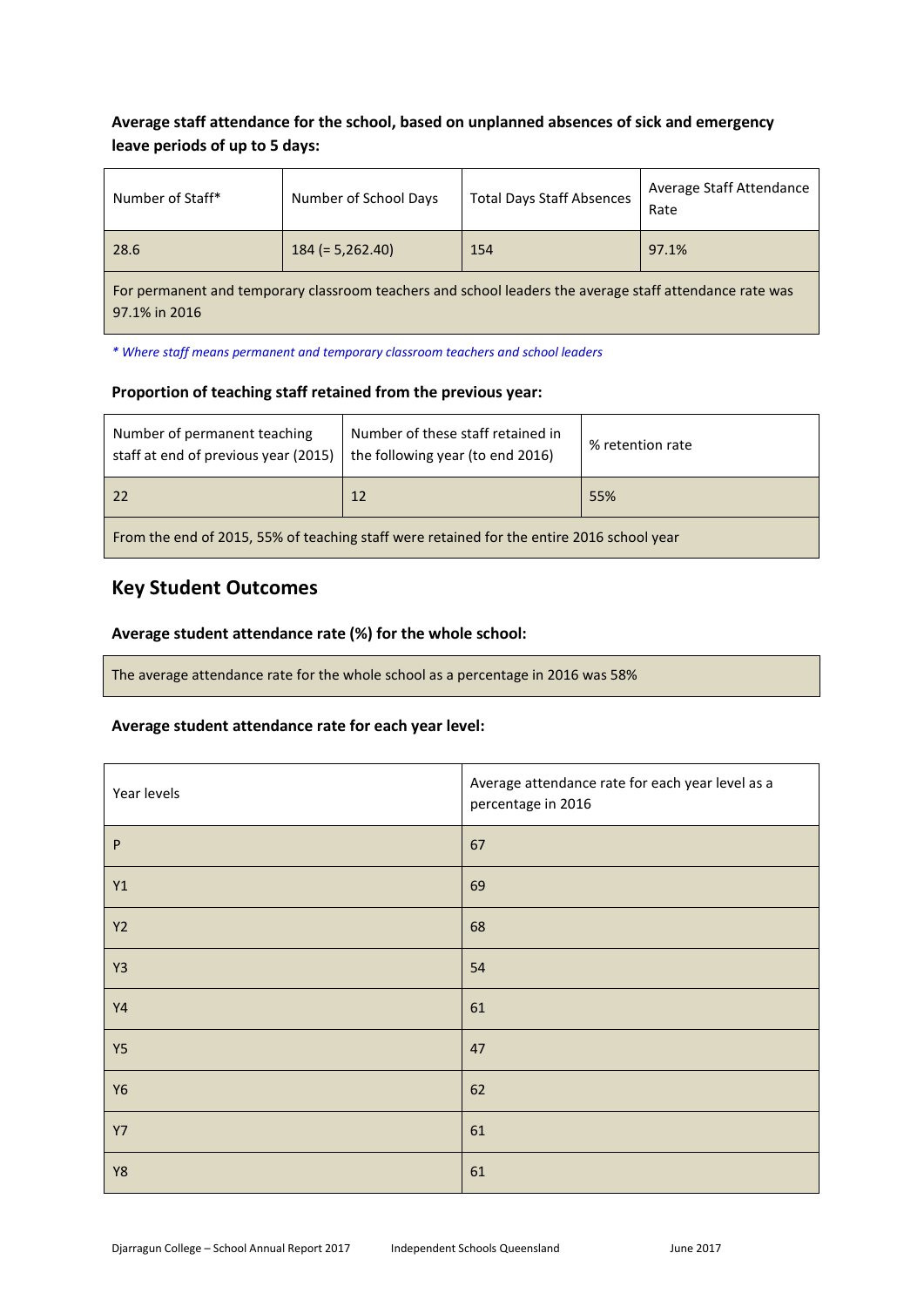| <b>Y9</b>  | 57 |
|------------|----|
| Y10        | 51 |
| <b>Y11</b> | 43 |
| <b>Y12</b> | 54 |

A description of how non-attendance is managed by the school:

Djarragun College used a variety of strategies to manage non-attendance. Form class teachers entered the rolls electronically and this was cross checked by administration. The Student Services officer looked at absences and made phone calls home accordingly. Actions may have included home visits or an attendance warning letter. The school held three attendance letter templates. The degree of absenteeism and the efforts made by the school to improve attendance determined which letter was sent to the family.

Student Services endeavoured to tackle attendance in a supportive way. An officer greeted students each morning as they arrived at school on the bus, in order to ascertain if there have been any community issues the night before that might affect attendance. Key people in the community were used to supply knowledge that would help the team to determine the course of action. Where possible the school supported a child to attend school. This might be through providing temporary lodging, lunch (on a temporary basis) or assisting the family to connect with Health Services.

# **NAPLAN results for Years 3, 5 and 7 and 9 in 2016**

For information on the 2016 NAPLAN results for Years 3, 5, 7 and 9 Djarragun College students please visit <https://www.myschool.edu.au/ResultsInNumbers/Index/111328/DjarragunCollege/48111/2016>

The data in the chart below was taken directly from the 'MySchool' website.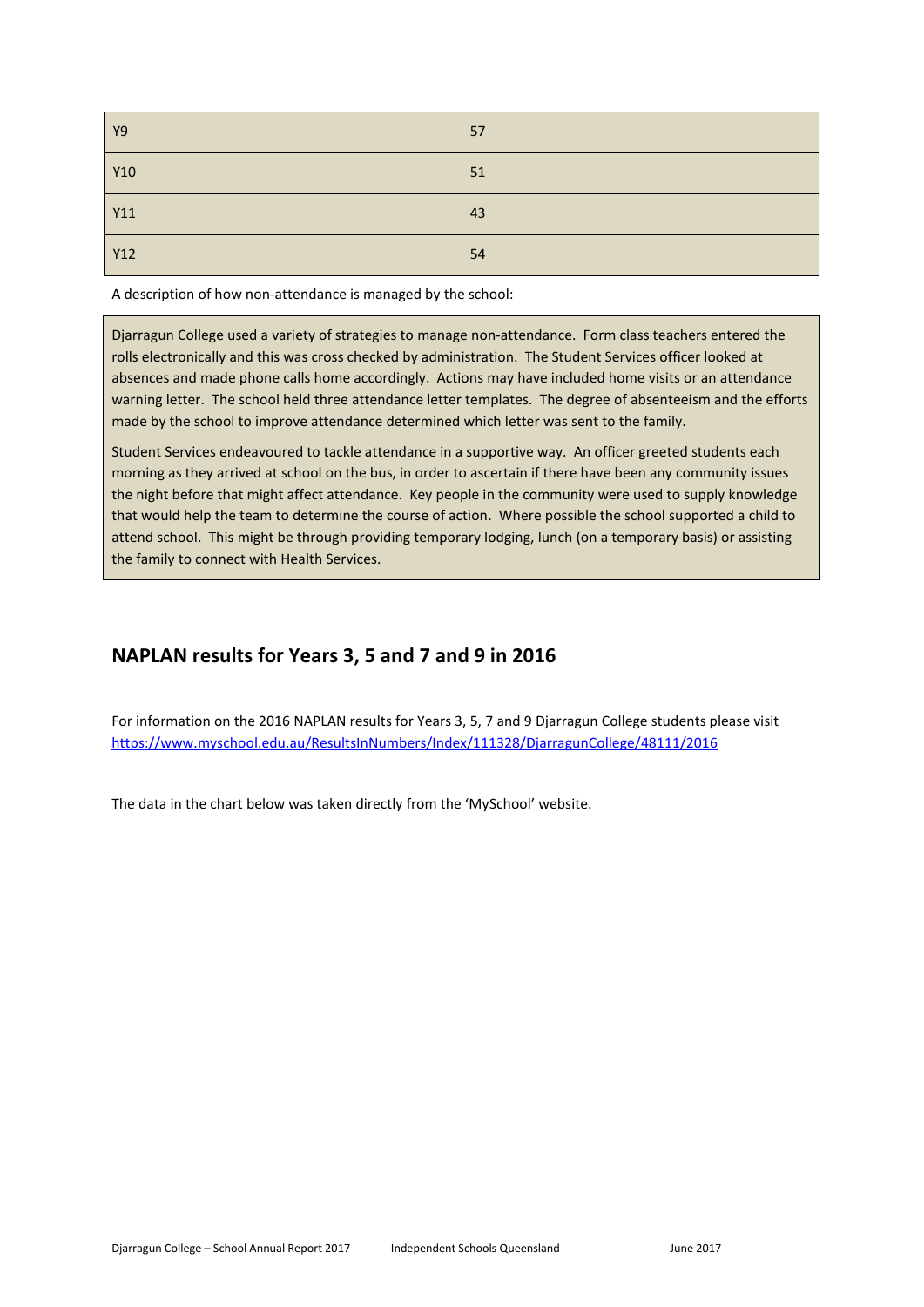|                   | <b>Reading</b>                                                                                                                          |                    | Writing                                                             |                    | <b>Spelling</b>                  |                                                                          | <b>Grammar and Punctuation</b>                                                                                                                                                                |                    | <b>Numeracy</b>                  |                    |                    |  |  |  |  |  |  |  |  |  |  |  |  |                    |                    |  |
|-------------------|-----------------------------------------------------------------------------------------------------------------------------------------|--------------------|---------------------------------------------------------------------|--------------------|----------------------------------|--------------------------------------------------------------------------|-----------------------------------------------------------------------------------------------------------------------------------------------------------------------------------------------|--------------------|----------------------------------|--------------------|--------------------|--|--|--|--|--|--|--|--|--|--|--|--|--------------------|--------------------|--|
|                   | 272<br>$220 - 324$                                                                                                                      |                    | 291<br>$250 - 332$                                                  |                    | 272<br>$227 - 318$               |                                                                          | 320<br>$266 - 375$                                                                                                                                                                            |                    | 252<br>$208 - 296$               |                    |                    |  |  |  |  |  |  |  |  |  |  |  |  |                    |                    |  |
| Year <sub>3</sub> | <b>SIM</b><br>302<br>$293 - 311$                                                                                                        | <b>ALL</b><br>426  | <b>SIM</b><br>313<br>$305 - 321$                                    | <b>ALL</b><br>421  | <b>SIM</b><br>306<br>$297 - 315$ | ALL<br>420                                                               | <b>SIM</b><br>301<br>$291 - 311$                                                                                                                                                              | ALL<br>436         | <b>SIM</b><br>304<br>$296 - 312$ | ALL<br>402         |                    |  |  |  |  |  |  |  |  |  |  |  |  |                    |                    |  |
|                   |                                                                                                                                         | 352<br>$319 - 384$ |                                                                     |                    |                                  | 351<br>$321 - 381$                                                       |                                                                                                                                                                                               | 398<br>$366 - 429$ |                                  |                    |                    |  |  |  |  |  |  |  |  |  |  |  |  | 394<br>$358 - 430$ | 371<br>$343 - 398$ |  |
| Year <sub>5</sub> | <b>SIM</b><br>374<br>$366 - 383$                                                                                                        | ALL<br>502         | <b>SIM</b><br>370<br>$361 - 378$                                    | ALL<br>476         | <b>SIM</b><br>391<br>$383 - 399$ | ALL<br>493                                                               | <b>SIM</b><br>382<br>$373 - 391$                                                                                                                                                              | ALL<br>505         | <b>SIM</b><br>394<br>$386 - 402$ | ALL<br>493         |                    |  |  |  |  |  |  |  |  |  |  |  |  |                    |                    |  |
|                   |                                                                                                                                         | 415<br>$392 - 439$ |                                                                     | 349<br>$325 - 373$ |                                  | 434<br>$412 - 456$                                                       |                                                                                                                                                                                               |                    |                                  | 375<br>$351 - 399$ | 423<br>$401 - 446$ |  |  |  |  |  |  |  |  |  |  |  |  |                    |                    |  |
| Year 7            | <b>SIM</b><br>423<br>$415 - 430$                                                                                                        | ALL<br>541         | <b>SIM</b><br>364<br>$355 - 372$                                    | ALL<br>515         | SIM<br>432<br>$425 - 440$        | ALL<br>543                                                               | SIM<br>407<br>$398 - 415$                                                                                                                                                                     | ALL<br>540         | <b>SIM</b><br>436<br>$429 - 444$ | ALL<br>550         |                    |  |  |  |  |  |  |  |  |  |  |  |  |                    |                    |  |
|                   | 474<br>$447 - 500$                                                                                                                      |                    | 377<br>$346 - 407$                                                  |                    | 470<br>$445 - 496$               |                                                                          | 412<br>$386 - 438$                                                                                                                                                                            |                    | 475<br>$455 - 496$               |                    |                    |  |  |  |  |  |  |  |  |  |  |  |  |                    |                    |  |
| Year 9            | <b>SIM</b><br>473<br>$465 - 482$                                                                                                        | <b>ALL</b><br>581  | <b>SIM</b><br>398<br>$387 - 409$                                    | <b>ALL</b><br>549  | SIM<br>467<br>$458 - 477$        | ALL<br>580                                                               | <b>SIM</b><br>453<br>$444 - 463$                                                                                                                                                              | ALL<br>569         | <b>SIM</b><br>490<br>$482 - 498$ | ALL<br>589         |                    |  |  |  |  |  |  |  |  |  |  |  |  |                    |                    |  |
| u                 | How to interpret this chart<br>ALL Australian schools' average<br>Student population below reporting threshold<br>Year level not tested |                    | SIM schools serving students from statistically similar backgrounds |                    |                                  | substantially above<br>above<br>close to<br>below<br>substantially below | Selected school's average is<br>• average of schools serving students from statistically similar socio-<br>educational backgrounds (SIM box)<br>• average of all Australian schools (ALL box) |                    |                                  |                    |                    |  |  |  |  |  |  |  |  |  |  |  |  |                    |                    |  |

# **Apparent Retention Rate Year 10 to 12:**

Year 12 student enrolment as a percentage of the Year 10 cohort is 35% (6 students), noting that the remaining 11 students enrolled at Djarragun College for their Seniors Years 11-12.

# **Year 12 Outcomes:**

| Outcomes for our Year 12 cohort 2016                                                                                                              |       |
|---------------------------------------------------------------------------------------------------------------------------------------------------|-------|
| Number of students awarded a Senior Education Profile                                                                                             | 17    |
| Number of students awarded a Queensland Certificate of Individual Achievement                                                                     |       |
| Number of students who received an Overall Position (OP)                                                                                          |       |
| Number of students who are completing or completed a School-based Apprenticeship or Traineeship<br>(SAT)                                          |       |
| Number of students awarded one or more Vocational Education and Training (VET) qualifications                                                     | 12    |
| Number of students awarded a Queensland Certificate of Education at the end of Year 12                                                            | 6     |
| Number of students awarded an International Baccalaureate Diploma (IBD)                                                                           |       |
| Percentage of Year 12 students who received an OP1-15 or an IBD                                                                                   |       |
| Percentage of Year 12 students who are completing or completed a SAT or were awarded one or more<br>of the following: QCE, IBD, VET qualification | 70.6% |
| Percentage of Queensland Tertiary Admissions Centre (QTAC) applicants receiving a tertiary offer                                                  |       |